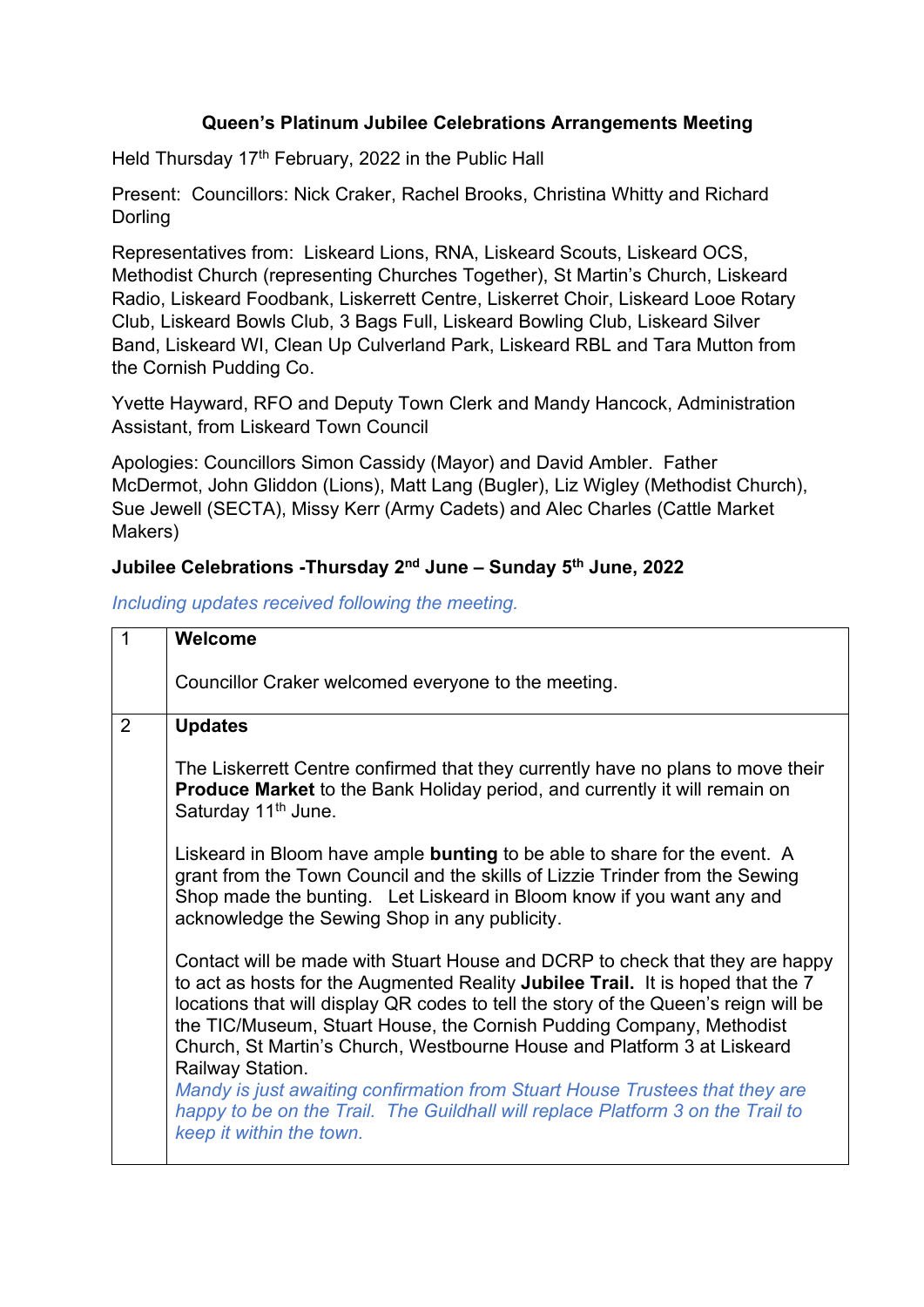**Lions Club** – confirmed that the carnival procession will be the afternoon of Saturday  $4<sup>th</sup>$  June (the route TBC) and a Jubilee Bingo at the Eliot House Hotel the Tuesday before. Entry categories are on the website to encourage early applications. The Town Council will share this info. Presenting the Community Champion Awards at the carnival was also considered. Councillor Craker advised that, should anyone need a road closure, the application should be submitted to Cornwall Council by  $4<sup>th</sup>$  March. This gives enough time for the application to be processed in time for Jubilee events. **Liskeard Silver Band** – confirmed their availability for the Carnival to the Lions and are happy to support events in the town, just let them know. They have already been approached by Pensilva for their carnival. **Tree** – The Town Council is looking to replace a tree in Thorn Park for the Queen's Canopy initiative, there being a link to King George  $5<sup>th</sup>$  there. Contact will be made with Duchy of Cornwall Nurseries regarding this. **Youth Club** – were planning an afternoon tea with possibly a visit from the Mayor. **Royal British Legion** – confirmed that their Freedom of the Town Parade will be Sunday 14<sup>th</sup> August. **Civic Service** – will be held Thursday 7.30pm at the Methodist Church. The Church will liaise direct with the Silver Band. **Churches** – could provide a venue if required for other events. **Scouts** – confirmed that they have activities planned for their groups and will also take part in the carnival. **Piper** – A piper was still needed as part of the national celebrations. Bryan Ugalde will speak to one of his contacts and let us know his availability and cost. *Bryan has found us one - £100 fee.*  **Art / craft competition**. The Cattle Market Makers are already committed to a project in July, but could act as judges and offered prizes. Volunteers would be needed to arrange, set-up and run the exhibition. The Liskeard School will be approached for support. There were lots of practicalities to take into consideration. **Funding** – The Town Council has a small amount of funding. They can also give details of the Cornwall Councillor for the area for Community Chest applications. **Cake competition** – The Cornish Pudding Company is running a competition to design a cake. They will then make the winning cake and raffle it to be drawn on the Saturday, with the winner possibly being announced at the carnival. Suggestions of where to donate the raffle proceeds were sought. The Town Council will share the info on social media when available.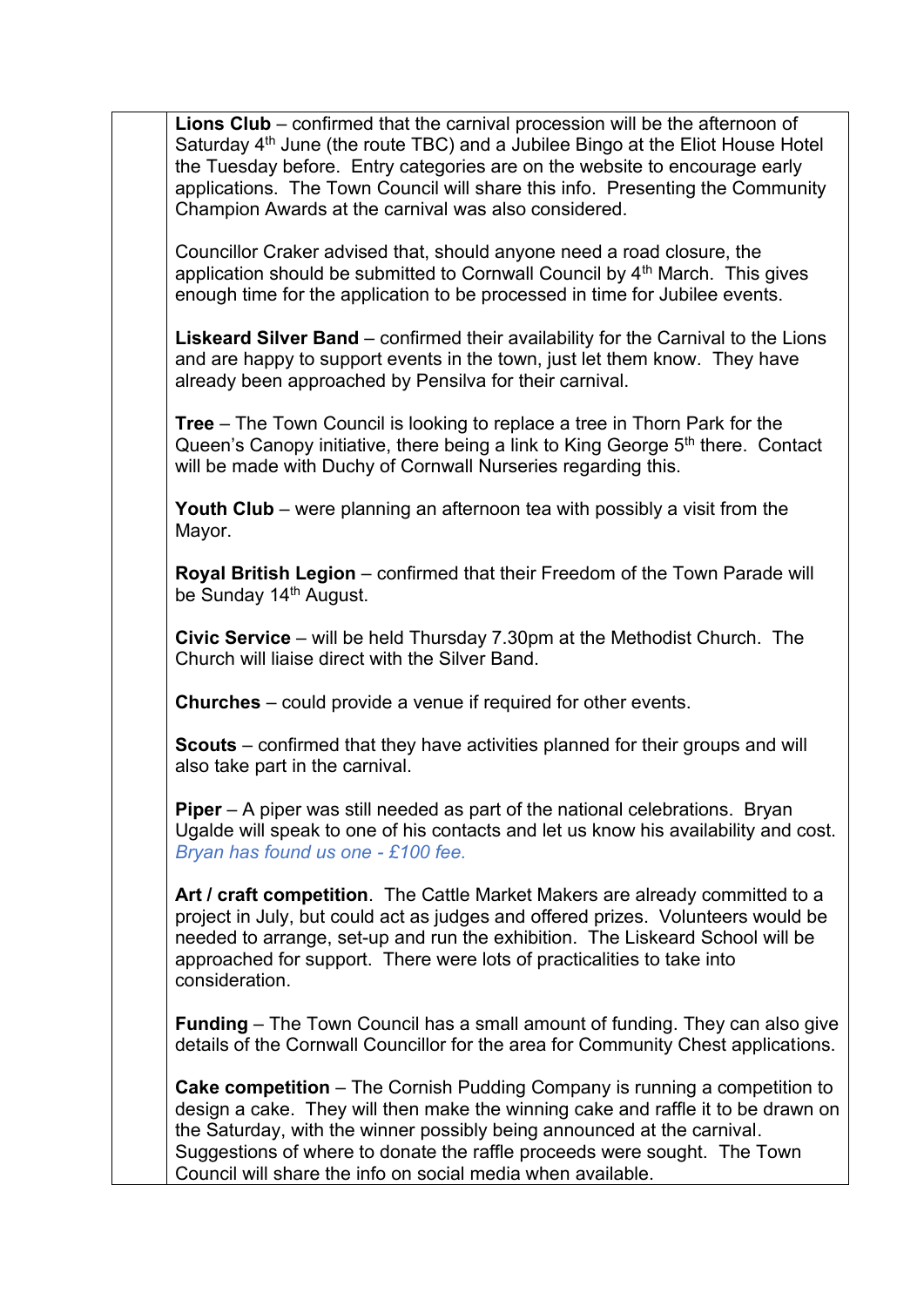|   | <b>Liskeard Radio</b> – The audience for the station reaches over 30 countries. They<br>broadcast 24 hours a day, 365 days. They have good technology and wish to<br>support local events and organisations with live broadcasts. They are looking<br>for organisations to come forward to record interviews as well as join live<br>broadcasts on a Friday morning. They will liaise with Brian at The Museum for<br>an interview. They also work closely with The Cornish Times. |
|---|------------------------------------------------------------------------------------------------------------------------------------------------------------------------------------------------------------------------------------------------------------------------------------------------------------------------------------------------------------------------------------------------------------------------------------------------------------------------------------|
|   | Old Cornwall Society - Brian Oldham asked if anyone had any memorabilia<br>from the coronation, previous jubilees or the in between years which could be<br>loaned to them and used in their Celebration of 70 Year Reign display.                                                                                                                                                                                                                                                 |
|   | <b>Rotary/Liskerrett Choir</b> – May be interested in singing the Song for<br>Commonwealth. Mandy will send the details through to them and Liskeard<br>Radio.                                                                                                                                                                                                                                                                                                                     |
|   | The Lions Panto, Cinderella, which will have references to the Jubilee is<br>scheduled for April this year. Friday 8 <sup>th</sup> will be the special show for the elderly.<br>Saturday and Sunday there will be matinee performances open to everyone.                                                                                                                                                                                                                           |
|   | Although unable to attend the meeting, the Ladies Rugby Club were happy to<br>help out with the carnival or any events.                                                                                                                                                                                                                                                                                                                                                            |
|   | The Traders Association advised that they will not be holding a tea party and<br>that few traders were expecting to open over the bank holiday.                                                                                                                                                                                                                                                                                                                                    |
|   | Liskeard Luggers, a small ukulele band have offered their services for any event<br>that for the forthcoming Jubilee celebrations. They can be contacted on 01579<br>208754.                                                                                                                                                                                                                                                                                                       |
| 3 | <b>Next Meeting</b>                                                                                                                                                                                                                                                                                                                                                                                                                                                                |
|   | Councillor Craker thanked everyone for coming. It was felt that another meeting<br>wasn't needed and that any updates could be communicated by email.<br>Everyone at the meeting confirmed they were happy for their email details to be<br>shared within the group, thus enabling groups to liaise directly.                                                                                                                                                                      |

## **Draft Event timeline**:

| 6 <sup>th</sup> February | <b>Accession Day</b> |
|--------------------------|----------------------|
|                          |                      |

| Who                                                                             | When        | What | Where |  |  |
|---------------------------------------------------------------------------------|-------------|------|-------|--|--|
|                                                                                 | Date / Time |      |       |  |  |
| Events in the lead up to the celebrations (some details still to be confirmed): |             |      |       |  |  |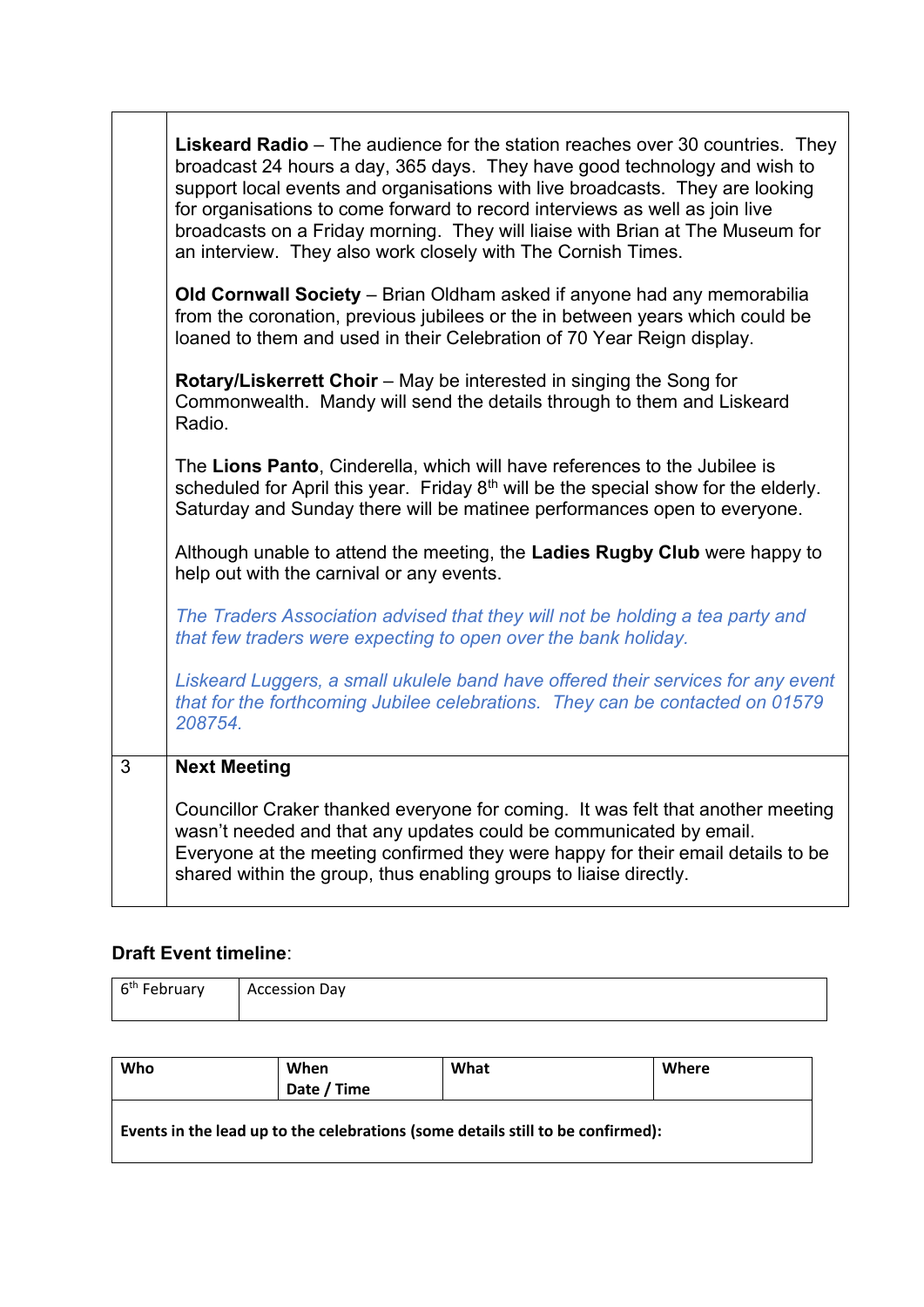| Liskeard Town              |                                                                                     | <b>AR Trail</b>                         | 7 locations around      |  |  |
|----------------------------|-------------------------------------------------------------------------------------|-----------------------------------------|-------------------------|--|--|
| Council                    |                                                                                     |                                         | town:                   |  |  |
|                            |                                                                                     |                                         |                         |  |  |
|                            |                                                                                     |                                         | Museum                  |  |  |
|                            |                                                                                     |                                         | <b>Stuart House</b>     |  |  |
|                            |                                                                                     |                                         | Cornish Pudding Co      |  |  |
|                            |                                                                                     |                                         | Methodist Church        |  |  |
|                            |                                                                                     |                                         | St Martin's Church      |  |  |
|                            |                                                                                     |                                         | <b>Westbourne House</b> |  |  |
|                            |                                                                                     |                                         | <b>The Guildhall</b>    |  |  |
|                            |                                                                                     |                                         |                         |  |  |
| <b>Stuart House and</b>    | 30 <sup>th</sup> May for week                                                       | Pop Up exhibition on all                | <b>Stuart House</b>     |  |  |
| <b>OCS</b>                 |                                                                                     | royalty                                 |                         |  |  |
| Liskeard Town              | Thursday 2 <sup>nd</sup> to                                                         | Town Clock lit purple                   | The Guildhall           |  |  |
| Council                    | Sunday 5 <sup>th</sup>                                                              |                                         |                         |  |  |
| Museum                     |                                                                                     | Display including visitors              | Museum                  |  |  |
|                            |                                                                                     | book signed by the Queen                |                         |  |  |
|                            |                                                                                     | and info on her visit in the            |                         |  |  |
|                            |                                                                                     | 1950s                                   |                         |  |  |
| <b>Traders Association</b> |                                                                                     | Decorating with flags and               | <b>Fore Street</b>      |  |  |
|                            |                                                                                     | flowers                                 |                         |  |  |
| 3 Bags Full                |                                                                                     | Yarnbombing                             | Around town             |  |  |
|                            |                                                                                     |                                         | including               |  |  |
|                            |                                                                                     |                                         | Post Office             |  |  |
|                            |                                                                                     |                                         | The Parade              |  |  |
|                            |                                                                                     |                                         | <b>Balconies</b>        |  |  |
| <b>Hillfort School</b>     |                                                                                     | Picnic                                  | At school               |  |  |
|                            |                                                                                     |                                         |                         |  |  |
| <b>Bowls Club</b>          |                                                                                     | Lots of events for Club                 | <b>Bowls Club</b>       |  |  |
|                            |                                                                                     | members                                 |                         |  |  |
| 3 Bags Full, Town          |                                                                                     | Art / Craft competition                 | <b>TBC</b>              |  |  |
| Council/Cattle             |                                                                                     |                                         |                         |  |  |
| Market Makers &            |                                                                                     |                                         |                         |  |  |
| more volunteers            |                                                                                     |                                         |                         |  |  |
| needed                     |                                                                                     |                                         |                         |  |  |
| <b>Liskeard Town</b>       |                                                                                     | <b>Tree Planting</b>                    | <b>Thorn Park</b>       |  |  |
| Council                    |                                                                                     |                                         |                         |  |  |
| Youth Club                 |                                                                                     | Afternoon Tea with Visit                |                         |  |  |
|                            |                                                                                     |                                         |                         |  |  |
|                            | Raffle Saturday 4th ?                                                               | from Mayor                              |                         |  |  |
| The Cornish Pudding        |                                                                                     | Design a Cake competition<br>and raffle |                         |  |  |
| Co                         |                                                                                     |                                         |                         |  |  |
| Liskeard Radio             |                                                                                     | Promotion of events and                 |                         |  |  |
|                            |                                                                                     | organisations. Live                     |                         |  |  |
|                            |                                                                                     | broadcasts                              |                         |  |  |
| <b>Coombe House</b>        |                                                                                     | <b>Teatime event with</b>               |                         |  |  |
|                            |                                                                                     | residents, families and                 |                         |  |  |
|                            |                                                                                     | friends                                 |                         |  |  |
|                            |                                                                                     |                                         |                         |  |  |
|                            | Friday 8 <sup>th</sup> , Saturday 9 <sup>th</sup> and Sunday 10 <sup>th</sup> April |                                         |                         |  |  |
|                            |                                                                                     |                                         |                         |  |  |
| Lions                      |                                                                                     | Cinderella Pantomime                    | The Public Hall         |  |  |